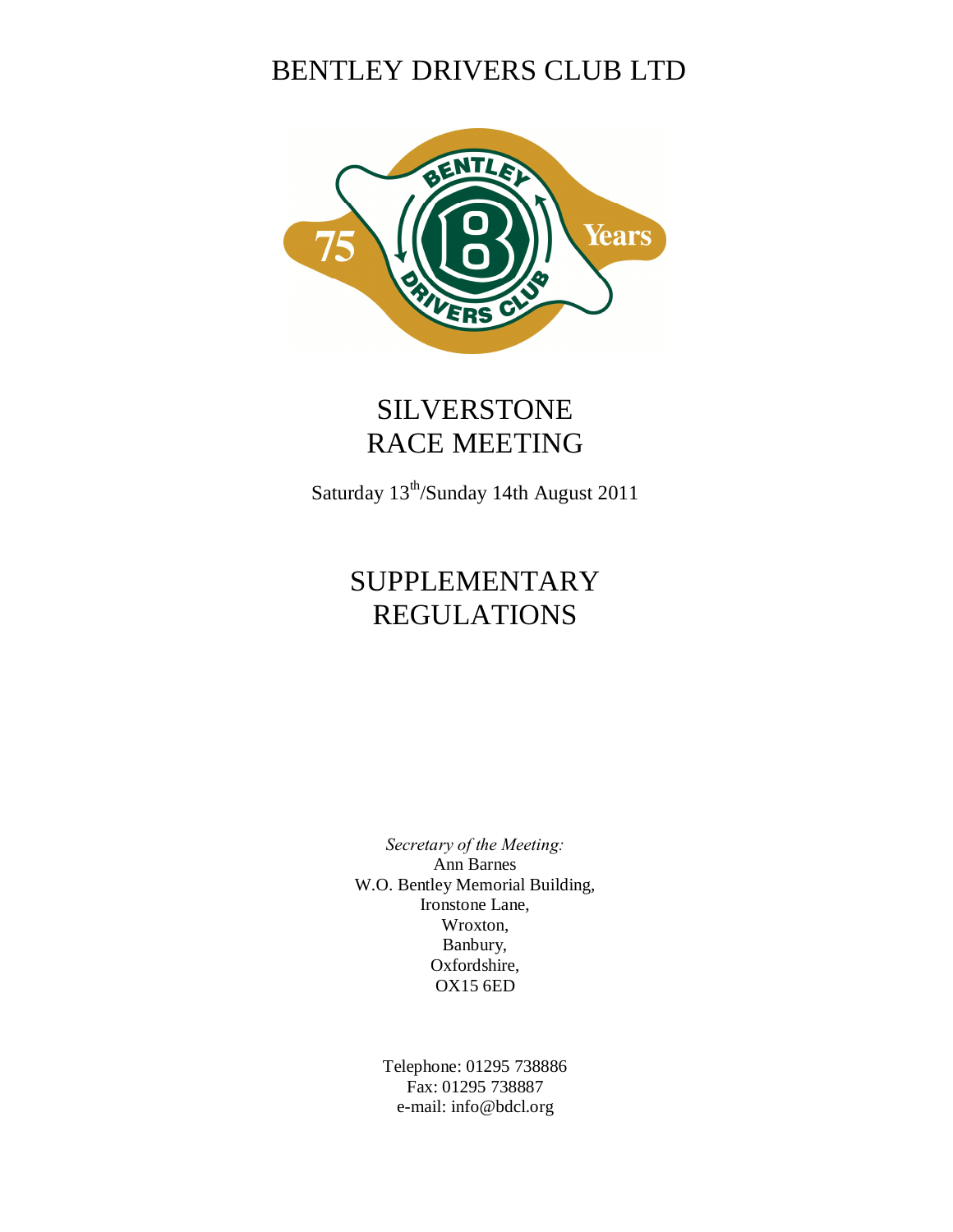

# **SUPPLEMENTARY REGULATIONS**

The Bentley Drivers Club will organise a Clubmans/National B Race Meeting on Saturday 13/Sunday 14 August 2011 at Silverstone Circuit, this meeting is inscribed on the NEAFP.

1. The meeting will be held under the general regulations of the Motor Sports Association Ltd (incorporating the provisions of the International Sporting Code of FIA), and these Supplementary Regulations and any further written instructions that the organising Club may issue for the event.

2. MSA Permit Numbers: Clubmans 66009, National B 66010

- 3. The event is open to:
- (a) All fully elected Members of the organising Club driving any make of car.
- (b) Members of the following Clubs:

• 750MC **ÉAC Owners Club** • Allard Owners Club **ÉAston Martin Owners Club** • Austin Healey Club (Healey Driver International) • Benjafields Racing Club • British Automobile Racing Club • Historic Sports Car Club • Lagonda Club **ÉMG Car Club** • Morgan Sports Car Club • Shenstone & District Car Club • Sunbeam Tiger Owners Club • Vintage Sports Car Club (c) Competitors in the following Championships: • Aero Racing Morgan Challenge Series • Motoring Classics Thoroughbred Sports Cars Championship • Equipe *GTS* Series

4. All competitors must hold MSA racing licences of National B or higher grade and Club Membership cards (also championship/series registration cards where applicable). All of these documents will be inspected at signing on. Valid licences and medicals issued by the ASN of a member Country of the EU, Andorra, Iceland, Monaco, Norway, San Marino or Switzerland and equivalent to at least an MSA National A licence will also be accepted at this meeting.

5. The circuit is Silverstone National Circuit, Northants and is 1.639 miles in length. The surface is sealed throughout and all racing will be in a clockwise direction.

6. Scrutineering will start at 07:45 hrs and practice at 09:00 hrs each day. The meeting will open at 13:00 hrs each day. Any competitor not signed on by 11:00 hrs may be excluded. Note that any amendments to times will be notified in final instructions, together with individual signing on, scrutineering and practice session times.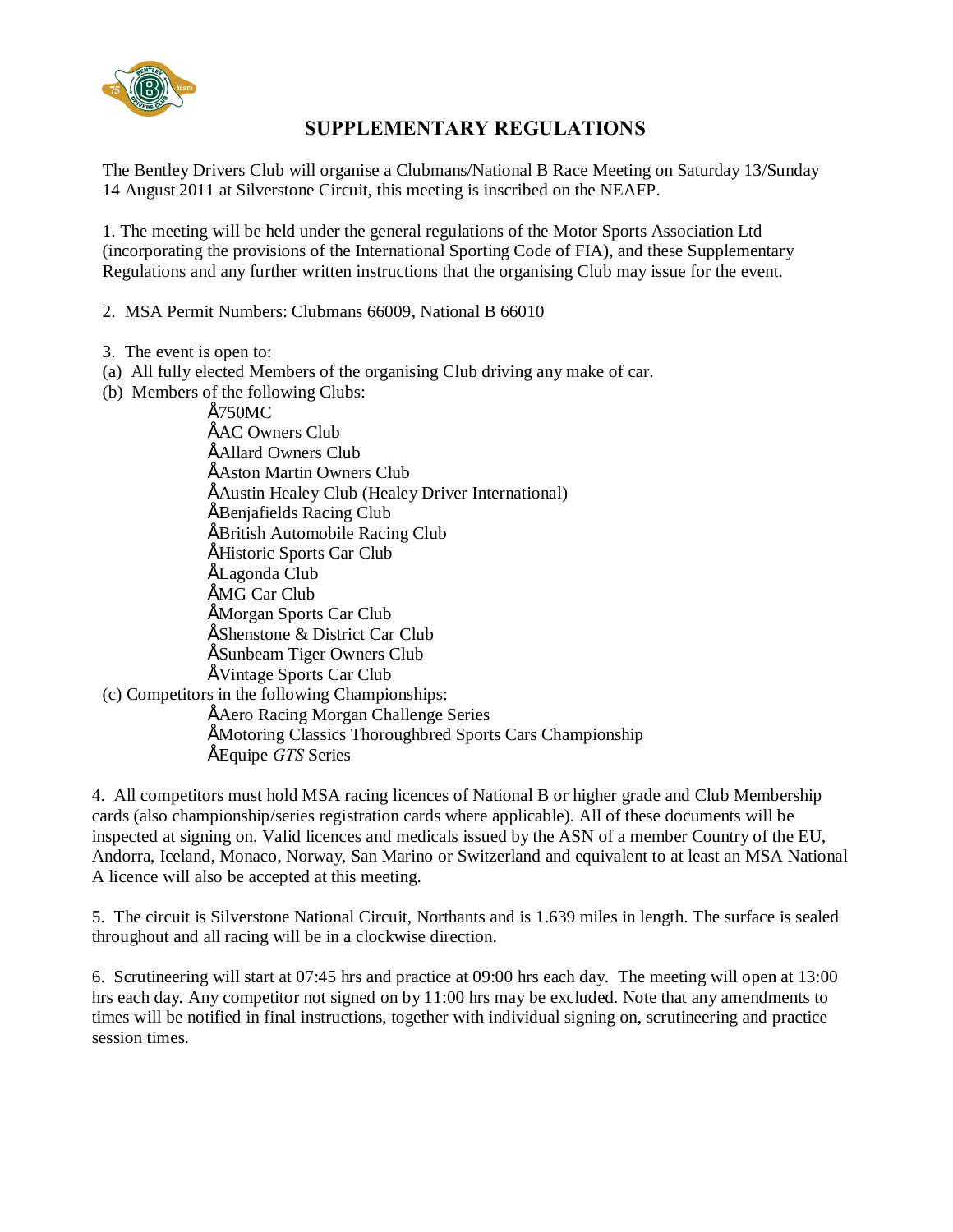

7. There will be 18 races, as follows (note 6 this may NOT be the order, the order will be indicated in the  $õFinal$  Instructionsö)

SATURDAY 13TH AUGUST

| Event |                                                                                                  | Duration |
|-------|--------------------------------------------------------------------------------------------------|----------|
| 1.    | õEquipeö GTS Race ó Part 1                                                                       | 30 Mins  |
| 2.    | Aero Racing Morgan Challenge                                                                     | 20 Mins  |
| 3.    | Vintage & PVT Handicap Race                                                                      | 7 Laps   |
| 4.    | 1950s Sports Car Invitation Race-supported by Motor Racing Legends                               | 40 Mins  |
| 5.    | <b>Bentley Scratch Race</b>                                                                      | 15 Mins  |
| 6.    | MG -TøRegister, AC & Morgan Race (This Race Will Also Include a Class for Suitable Invited Cars) | 15 Mins  |
| 7.    | <b>Bentley Handicap Race</b>                                                                     | 8 Laps   |
| 8.    | Motoring Classics Thoroughbred Sports Cars Championship                                          | 15 Mins  |
| 9.    | <b>Allcomers Scratch Race</b>                                                                    | 15 Mins  |
|       | SUNDAY 14 <sup>TH</sup> AUGUST                                                                   |          |
| 10.   | 1950s Sports & GT Cars Invitation Race-supported by FiSCRC                                       | 30 Mins  |
| 11.   | <b>Keston Pelmore Trophy Race</b>                                                                | 20 Mins  |
| 12.   | Pre-War Handicap Race                                                                            | 7 Laps   |
| 13.   | Pre-War Scratch & ODM Award                                                                      | 20 Mins  |
| 14.   | õEquipeö GTS Race ó Part 2                                                                       | 30 Mins  |
| 15.   | <b>SRGTC</b> Inter Series Challenge                                                              | 30 Mins  |
| 16.   | õEquipeö GTS Race ó Part 3                                                                       | 30 Mins  |
| 17.   | Allcomers Handicap Race for faster cars                                                          | 8 Laps   |
| 18.   | <b>Allcomers Scratch Race</b>                                                                    | 15 Mins  |

Tyres: Event 3 Vintage & PVT Handicap, all cars must use road legal tyres or Dunlop Historic Racing tyres. Event 6, MG/AC/Morgan Race, all cars must use road legal tyres of at least 70 series profile or Dunlop L or M section CR65 Historic Racing tyres.

Event 4 6 An invitation race for genuine 1950s sports-racers conforming strictly to period specification Events 5 and 7 are only open to Full members of the BDC driving a Bentley.

Event 10 6 A 1 or 2-driver race for 1950s Sports and GT cars with a mandatory 60-second pit stop, for cars running to period specification including tyres.

Event 11 6 A 1 or 2-driver race with an obligatory wheel change. Each driver must complete a minimum of 4 laps and the wheel change should be carried out between 5 and 15 minutes.

Event 13 6 A 20-minute Scratch Race open to all Pre-war Sports Cars.

Event 15 6 Sports Racing & GT Challenge for original and replica two-seater Sports and GT cars on treaded tyres. Habitually for pre-1976 cars, this race will, exceptionally, comprise an invitation class for post-1976 sports and GT cars. All entries will be submitted to SRGTC for approval.

Races 9, 17 and 18 the organisers will only accept entries which they believe can lap the Silverstone National Circuit in 1m 20s or less in the dry.

In the case of races in which the handicap is wholly or partly based on practice times, a driver who in any lap improves upon his best practice lap time by more than 5% may be excluded (Q12.10.2)

All 3-Wheeler Morgans will be accepted as Vintage or PVT 6 no passengers permitted, driver only.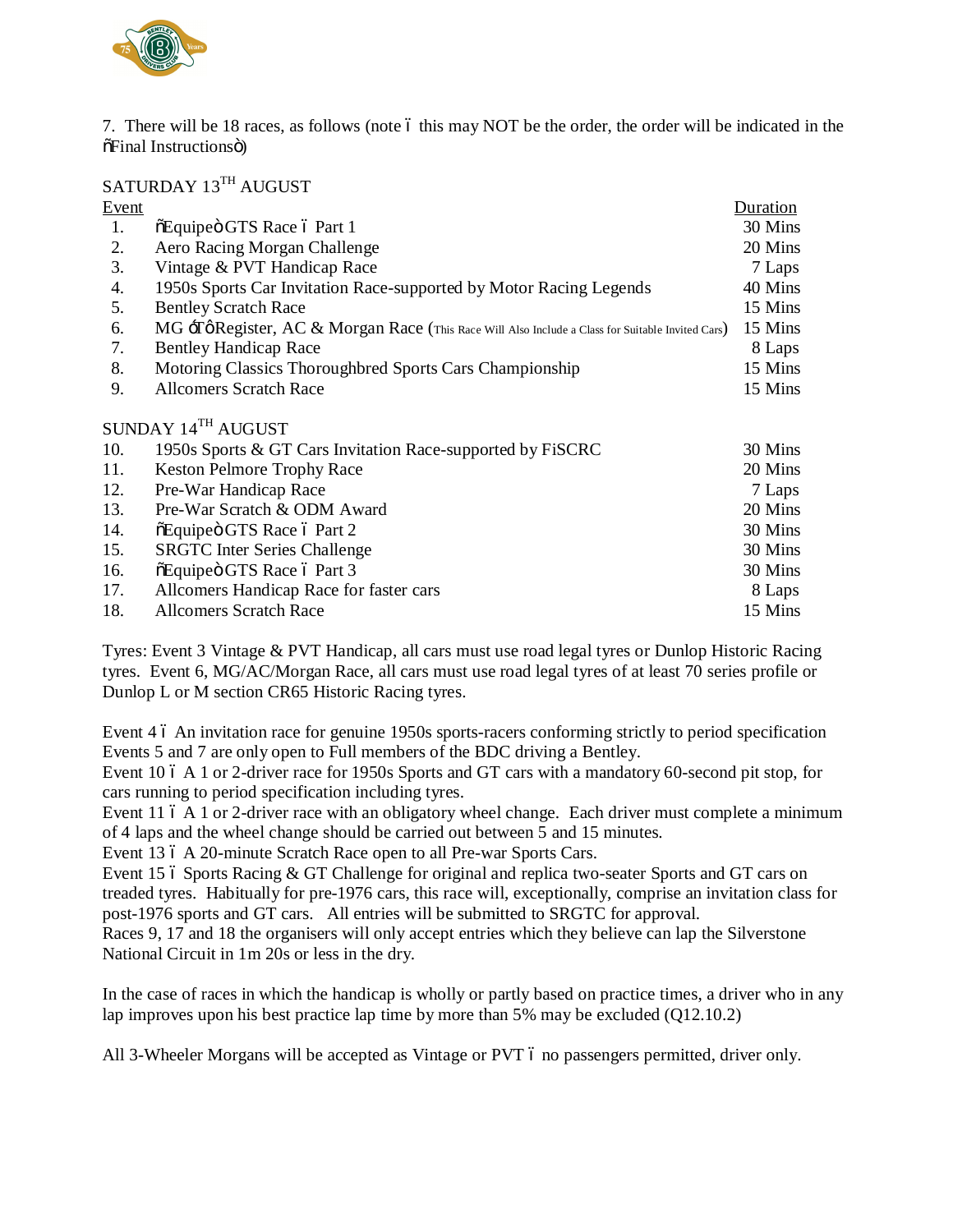

## 8. **AWARDS**

To the winner of each race a laurel garland Awards will be presented as follows: In all races, unless stated otherwise, place awards are dependant on there being:<br>In an event: At least 20 starters for 1st, 2nd  $\&$  3rd At least 15 starters for 1st & 2nd At least 10 starters for 1st In a class: At least 6 starters for 1st, 2nd & 3rd At least 4 starters for 1st & 2nd At least 2 starters for 1st

All awards are perpetual, unless otherwise stated, and will be distributed at the discretion of the organising Club. Awards for BDC members driving Bentleys to be in accordance with the Challenge Trophy Rules, all to be held for one year; these are presented at the BDC Annual General meeting.

| EVENT <sub>6</sub> . | Class awards to each make.       |                                                                                                                   |
|----------------------|----------------------------------|-------------------------------------------------------------------------------------------------------------------|
|                      |                                  | The winner of the Morgan Class also wins The Morgan Car Club Techniques Trophy                                    |
| <b>EVENT 8</b>       | As per Championship Regulations: |                                                                                                                   |
|                      |                                  | $1st$ , $2nd$ , $3rd$ in each class when there are 3, 5, and 7 starters                                           |
|                      |                                  | EVENTS 9, 11, 12, 13, 17, 18 Awards to 1st, 2nd & 3rd.                                                            |
| EVENT <sub>13</sub>  | line                             | An additional award will be presented to the first Owner-Driver-Mechanic to cross the                             |
| EVENTS 1, 2, 14, 16  |                                  | As per Championship/Series Regulations, awards to be provided by the<br>relevant Championship/Series Coordinator. |
| EVENTS $5 & 7$       | Classes:                         | A: Vintage, Capacity not exceeding 3 litres                                                                       |
|                      |                                  | B: Vintage, Capacity over 3 and not exceeding $4\frac{1}{2}$ litres                                               |
|                      |                                  | C: Vintage, Capacity over 4½ litres                                                                               |
|                      |                                  | D: Derby                                                                                                          |
|                      |                                  | E: Post-War 6 cylinder                                                                                            |
|                      |                                  | F: Post-War others                                                                                                |
|                      |                                  | Awards to 1st, 2nd & 3rd Overall.                                                                                 |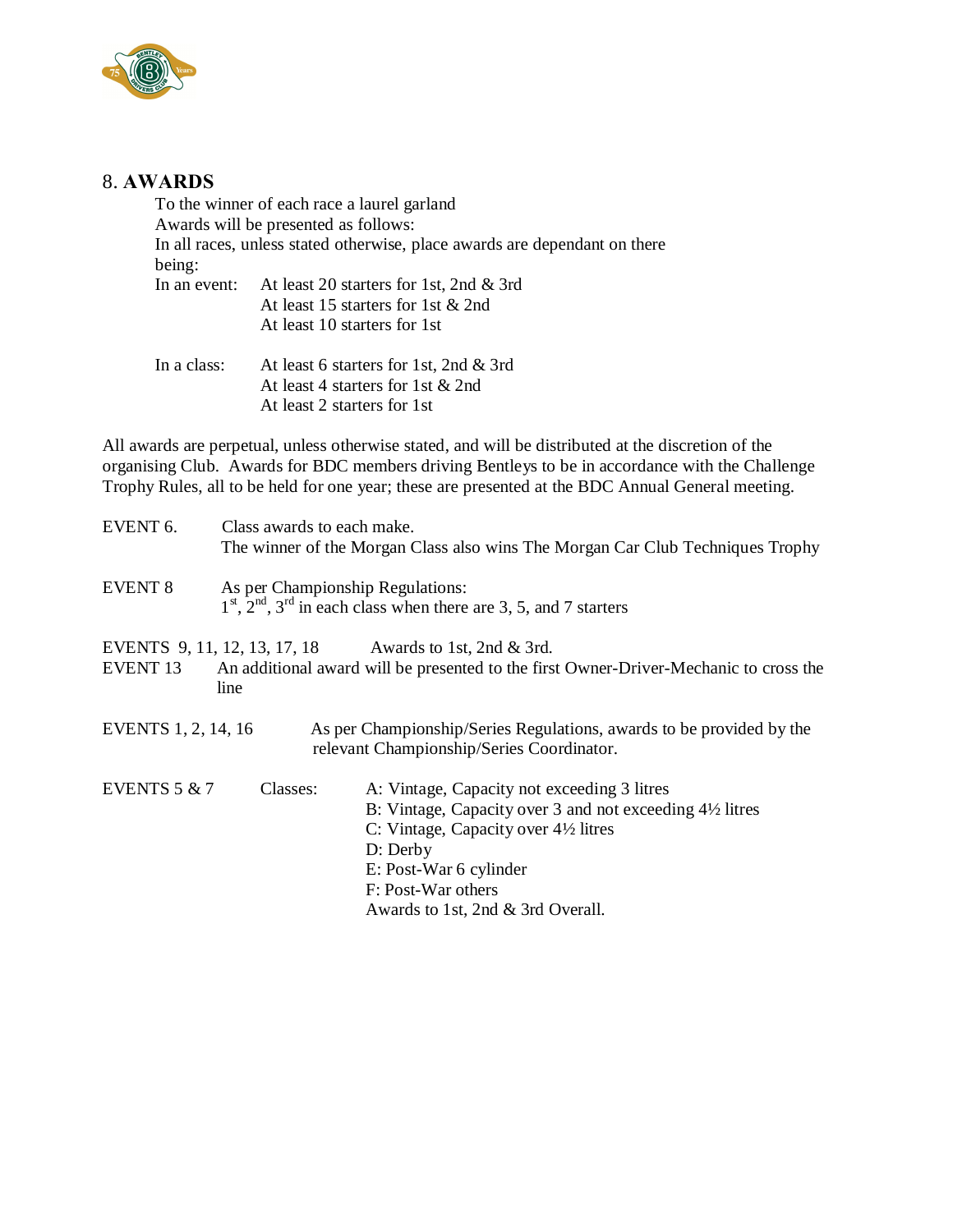

9. The entry list opens on receipt of these regulations, and closes finally at 12:00 noon on Wednesday **27th July 2011**

The entry fees for BDC administered grids are:

| <b>FVFNT</b>            | <b>FVFNT NAMF</b>                              | <b>DURATION</b> | <b>FFF</b> |
|-------------------------|------------------------------------------------|-----------------|------------|
| Saturday                |                                                |                 |            |
| 1                       | "Equipe" GTS - Part 1                          | 30 Mins         | $\ast$     |
| $\overline{2}$          | Aero Racing Morgan Challenge Series            | 20 Mins         | £230       |
| 3                       | Vintage and PVT Handicap Race                  | 7 Laps          | £185       |
| 4                       | 1950's Sports Car Invitation Race              | 40 Mins         | £335 E     |
| 5                       | <b>Bentley Scratch Race</b>                    | 15 Mins         | £165       |
| 6                       | MG 'T' Register, AC & Morgan Race              | 15 Mins         | £195       |
| $\overline{\mathbf{z}}$ | <b>Bentley Handicap Race</b>                   | 8 Laps          | £150       |
| 8                       | Motoring Classics Thoroughbred Sports Car Chmp | 15 Mins         | £195       |
| 9                       | <b>Allcomers Scratch Race</b>                  | 15 Mins         | £195#      |
| <b>Sunday</b>           |                                                |                 |            |
| 10                      | 1950s Sports and GT Cars                       | 30 Mins         | £285       |
| 11                      | Keston Pelmore Trophy                          | 20 Mins         | £195       |
| 12                      | Pre-War Handicap                               | 7 Laps          | £170       |
| 13                      | Pre-War Scratch & ODM Award                    | 20 Mins         | £225       |
| 14                      | "Equipe" GTS - Part 2                          | 30 Mins         | $\ast$     |
| 15                      | <b>SRGTC Inter Series Challenge</b>            | 30 Mins         | £285       |
| 16                      | "Equipe" GTS - Part 3                          | 30 Mins         | $\ast$     |
| 17                      | Allcomers Handicap for faster cars             | 8 Laps          | £185       |
| 18                      | Allcomers Scratch Race                         | 15 Mins         | £195#      |

#### **PLEASE NOTE**:-

EVENT 4 6 Administered by Bentley Drivers Club 6 for further information and clarification contact Duncan Wiltshire, Motor Racing Legends ó Mobile: 07764 611303

**#**EVENTS 9 & 18 - Allcomers Scratch Races. The organisers will only accept entries which they believe can lap the Silverstone National Circuit in 1m 20s or less in the dry. The race fee will be **£95** if this is your second or subsequent race and entries may be taken on the day up to one hour before practice for car/driver combinations already entered in to the meeting.

EVENT 10 6 Administered by Bentley Drivers Club 6 for further information and clarification contact Mark Campbell - 01453 825791

EVENT 15 6 Administered by Bentley Drivers Club 6 for further information and clarification contact Cheng Lim ó 020 8502 4090 or thunder.roadcars@btinternet.com

\*For non BDC administered grids BDC entry forms are available through the appropriate Clubos race coordinator: For:  $\delta$ Equipe $\delta$ GTS, contact Christophe Wilmart +33 6 81 62 05 82

#### UNDER 30

Full BDC members under 30 years of age at the time of the event will pay half price for all races entered.

10. The Secretary of the Meeting, to whom all entries must be sent, is Ann Barnes at: W.O. Bentley Memorial Building, Ironstone Lane, Wroxton, Banbury, Oxon, OX15 6ED Tel: 01295 738886, Fax: 01295 738887.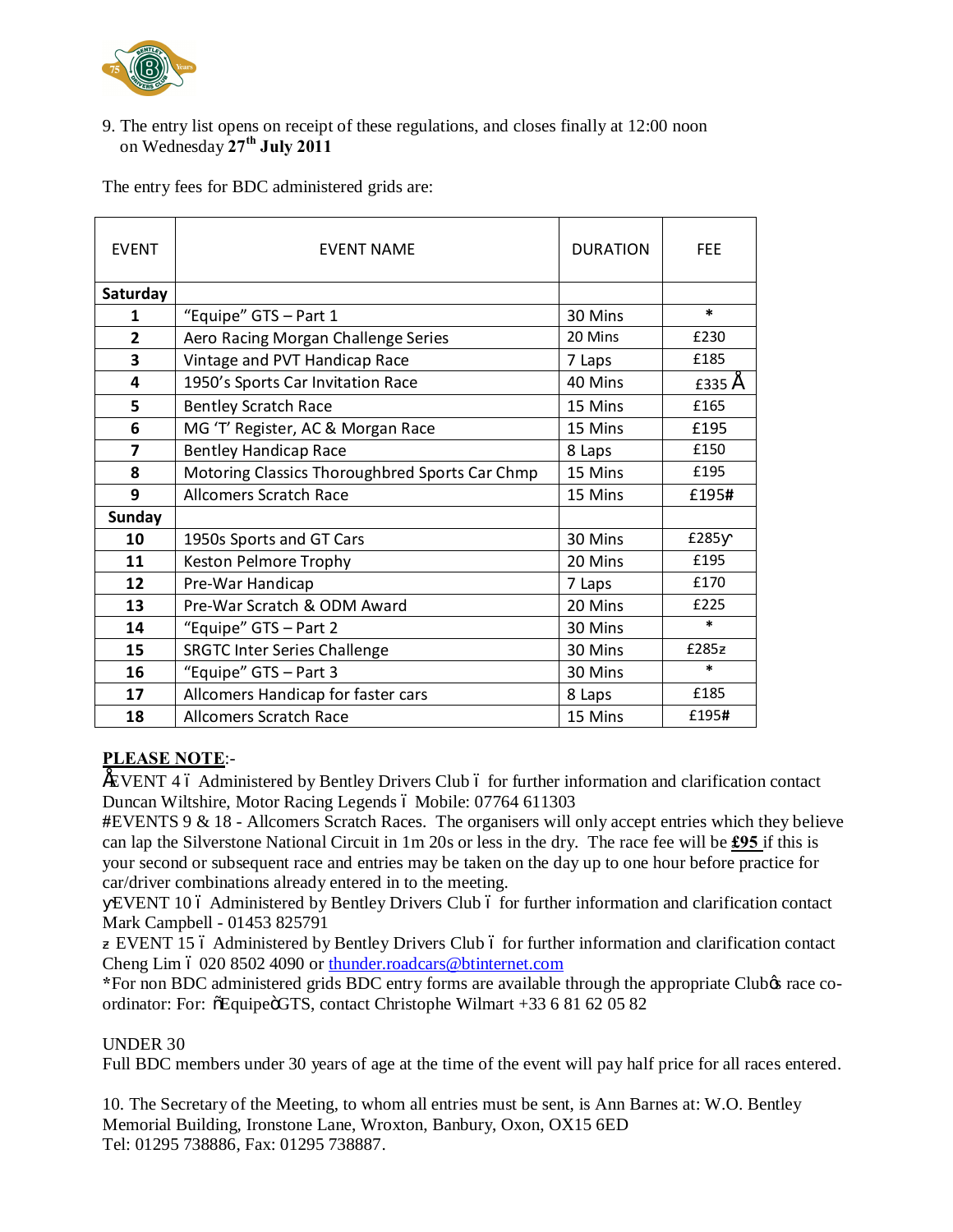

#### 11. **ENTRIES**

The maximum entry for the meeting, including reserves, is 720; the minimum is 180. The maximum for each race is 40; minimum number per race is 10; minimum number per class is 2. Should any of the above minimum figures not be reached, the organisers reserve the right to either cancel the meeting, or amalgamate races, or classes, as necessary.

The opening date is on publication of the Supplementary Regulations. The closing date is 12:00 noon Wednesday 27<sup>th</sup> July. In addition to the MSA Regulation [D 18 to 19] the organisers reserve the right to refuse any entry at their discretion.

**Entry Fees:** Any entry not accompanied by the correct entry fee is not a valid entry. We will accept race entries up to 12:00 noon on Wednesday  $27<sup>th</sup>$  July. Any entries received after this deadline may be subjected to a £25 late entry fee. The final deadline for late entries is 12:00 noon Wednesday 10th August. **NO** entries will be accepted after this time. Late entries may be accepted at the discretion of the Secretary of the Meeting and may incur the £25 late entry fee. NB. Where a late entry is accepted the organisers may not be in a position to issue the full complement of passes, these may have to be purchased from the circuit. Bank charges for unpaid cheques etc. will be passed on to the competitor by the Club at the rate of £25 per transaction.

**Refunds:** Full refunds will only be given for any cancellations received by 12:00 noon on Wednesday 10<sup>th</sup> August. No refunds will be given for any cancellations received after this deadline, even if you have an accident in testing in the days leading up to the event. Nominated reserves who do not get a race will be considered for a full refund. In the unlikely event that the meeting does not happen, BDC reserves the right to retain a sufficient percentage of the entry fees in order to cover costs incurred.

**Driver/Vehicle Changes:** Any application for change of driver and/or vehicle must be made in writing to the Secretary of the Meeting, in accordance with MSA Regulations [D25.1.12.].

12. Other senior officials are:

Club Stewards ó Harvey Hine, Martin Trentham Clerk of the Course ó Robert Williams Chief Scrutineer ó Terry Rogers Chief Timekeeper ó David Morley

13. Provisional results will be published as soon as possible after each race, or following the end of the event and posted on the official notice board at the foot of the stairs in Race Control.

14. Starting positions will be in accordance with Q4.6.

15. Each driver will be given the opportunity to practice as per Q12.9.7.

16. Competitors will be identified by numbers on each side of the car and on the bonnet/front of the car. If competitors have not finished in 6 races prior to this meeting, then they must carry a novice cross at the rear of their car. Please note competition numbers will be available at  $\pm$ sign-on $\phi$  as per Q11.1.

17. All cars will be checked for sound levels, and must comply with the limits in J5.16 & J5.17. The Environmental Scrutineer is a Judge of Fact G10.2.2.

18. Entries will be acknowledged within seven days of receipt as per D16.1, and any entrant not receiving an acknowledgement within this time should contact the Secretary of the Meeting at once (H30 will apply).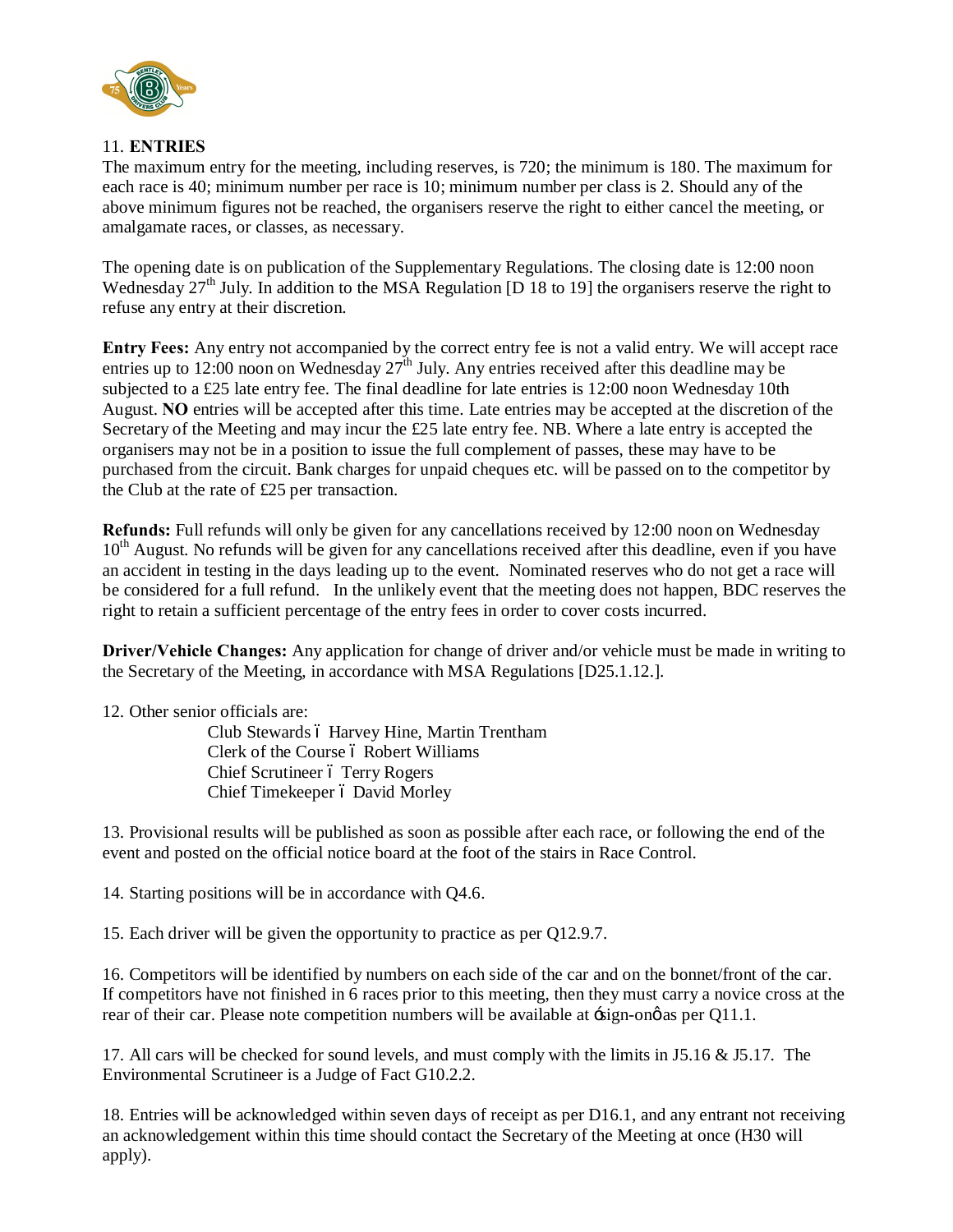

19.All vehicles must comply with the MSA Technical Regulations, and with any special requirements as notified in the SR $\alpha$ s. Cars may be stripped of their wings and lamps if this intention is declared in the entry form.

20. Each competitor is required to have a timing transponder as per Q12.2.1, which they will be required to fit to their car in such a place that it can send an uninterrupted signal vertically downwards to the track. Transponders are available to hire on the day, for non BDC members a fee of £25 will apply, if required please indicate this on your entry form.

Competitors should be aware that any time keeping device hired from the organisers must be returned before leaving the circuit, in the event of said device being damaged, destroyed or not returned the Competitor will be liable for any replacement costs.

21. In the case of the abandonment or cancellation of the Meeting the organisers will retain sufficient of the entry fees in order that costs/expenses incurred shall be covered

22. Protests, Any protests must be made in accordance with C5.

#### REMINDERS and NOTES

By entering this meeting you are also acknowledging that you have first read and understood all of the 2011 MSA General Regulations.

Spare wheels must be removed from all competing cars for the duration of the event.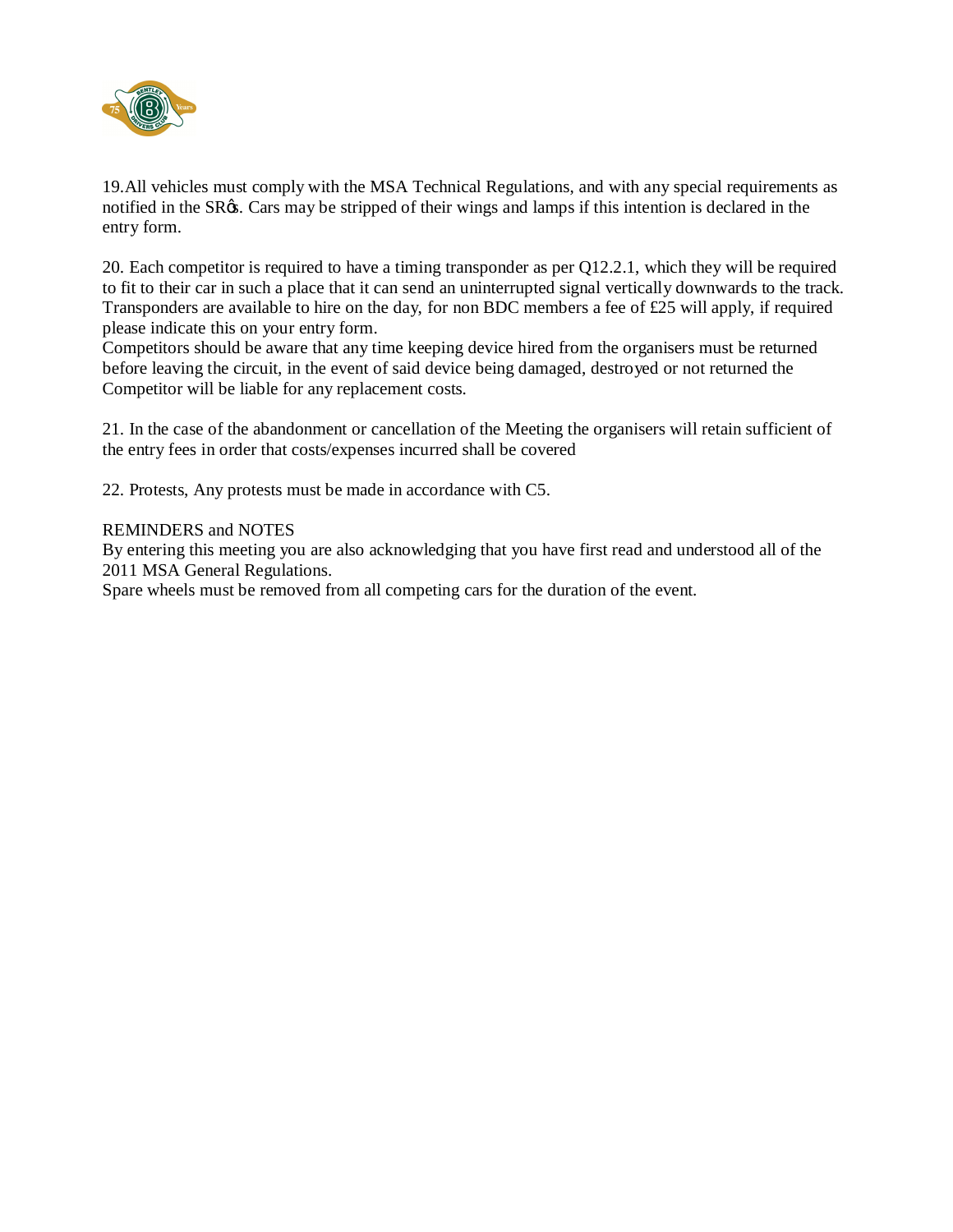

#### **BENTLEY DRIVERS CLUB LTD SILVERSTONE RACE MEETING MSA PERMIT NUMBERS: CLUBMANS 66009, NATIONAL B 66010 SATURDAY 13th/SUNDAY 14th AUGUST 2011**

**Held under the General Regulations of The Motor Sports Association (incorporating the provisions of the International Sporting Code of the F.I.A.) the Supplementary Regulations and any written instructions that the organising club may issue.**

# **ENTRY FORM**

|                                        |                                                                                                                      |                                                                                                 |                  | Driver & Name        |                                                                           |                          |
|----------------------------------------|----------------------------------------------------------------------------------------------------------------------|-------------------------------------------------------------------------------------------------|------------------|----------------------|---------------------------------------------------------------------------|--------------------------|
|                                        |                                                                                                                      |                                                                                                 |                  |                      |                                                                           |                          |
|                                        |                                                                                                                      | $\frac{\text{Post Code}}{\text{Cost}}$<br><u> 1989 - Johann Stoff, fransk politik (d. 1989)</u> |                  |                      |                                                                           |                          |
| Comp. Licence Cat.                     |                                                                                                                      |                                                                                                 |                  |                      | Comp Licence No.                                                          |                          |
|                                        |                                                                                                                      |                                                                                                 |                  |                      |                                                                           | (Invited) Club           |
|                                        |                                                                                                                      |                                                                                                 |                  |                      | Telephone _______________________(Daytime)_____________________(Evenings) |                          |
|                                        |                                                                                                                      |                                                                                                 |                  |                      |                                                                           |                          |
|                                        |                                                                                                                      |                                                                                                 |                  |                      | Entrant (if different from Driver) Name                                   |                          |
|                                        | <u> 2000 - Jan James James James James James James James James James James James James James James James James J</u> |                                                                                                 |                  |                      |                                                                           |                          |
|                                        |                                                                                                                      |                                                                                                 |                  |                      |                                                                           |                          |
|                                        |                                                                                                                      |                                                                                                 |                  |                      |                                                                           |                          |
|                                        |                                                                                                                      |                                                                                                 |                  |                      | Telephone (Daytime) (Daytime) (Evenings)                                  |                          |
| I wish to enter the following $car(s)$ |                                                                                                                      |                                                                                                 |                  |                      |                                                                           |                          |
| Make                                   | Year                                                                                                                 | Model                                                                                           | Capacity<br>c.c. | Reg or<br>Chassis No | State if Super or<br>Turbo Charged                                        | In Event No<br>and Class |
|                                        |                                                                                                                      |                                                                                                 |                  |                      |                                                                           |                          |
|                                        |                                                                                                                      |                                                                                                 |                  |                      |                                                                           |                          |
|                                        |                                                                                                                      |                                                                                                 |                  |                      |                                                                           |                          |
|                                        |                                                                                                                      |                                                                                                 |                  |                      |                                                                           |                          |

Have you raced at this circuit before?

If you have a permanent competition number please state it.

Own transponder, please tick: YES NO . If Yes, please quote no: Will your car be running õstrippedö (ie. of wings, running boards, screens and lights), please tick:  $YES$  NO.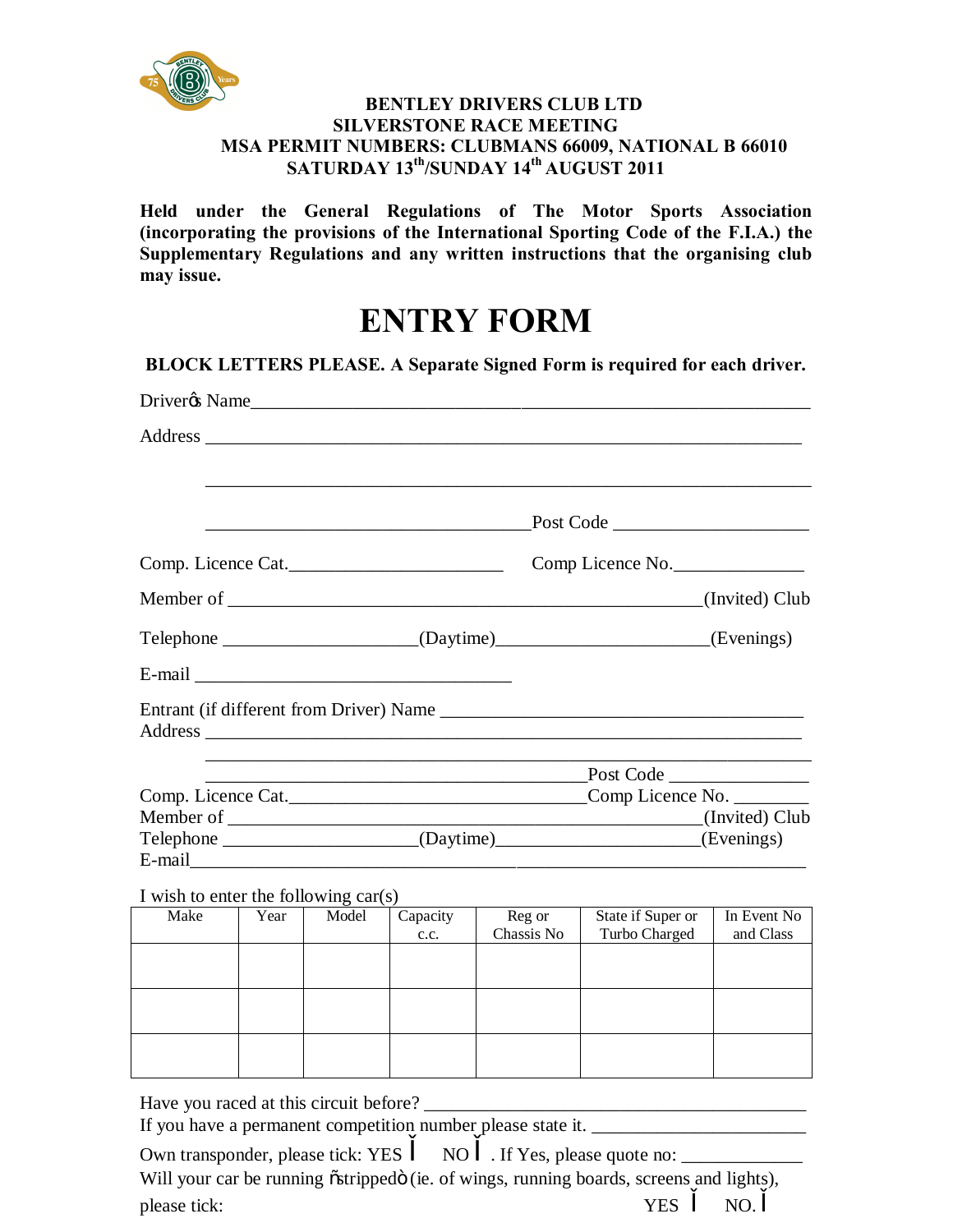

| The best known lap time of this car on the National Circuit in this driver than and is                                          |             |  |
|---------------------------------------------------------------------------------------------------------------------------------|-------------|--|
| Is another driver racing this car in this meeting, please tick:                                                                 | YES.<br>NO. |  |
| NB - A separate signed form is required for each driver.<br>EVENT 10, 11 6 Will you be sharing the car with another driver: YES | NO          |  |
| NB - A separate signed form is required for each driver.                                                                        |             |  |

RACE UPGRADE CARD. Does the driver wish to have his Upgrade Card signed by the Clerk of the Course for upgrading purposes. YES NO .

## GENERAL DECLARATION (*Must be completed by all entrants and drivers*)

I declare that I have been given the opportunity to read the General Regulations of the Motor Sports Association and, if any, the Supplementary Regulations for this event and agree to be bound by them. I declare that I am physically and mentally fit to take part in the event and I am competent to do so. I acknowledge that I understand the nature and type of the competition and the potential risk inherent with motor sport and agree to accept that risk

I declare that to the best of my belief the driver(s) possess(es) the standard of competence necessary for an event of the type to which this entry relates and that the vehicle entered is suitable and roadworthy for the event having regard to the course and speeds which will be reached.

I understand that should I at any time of this event be suffering from any disability whether permanent or temporary which is likely to affect prejudicially my normal control of my vehicle, I may not take part unless I have declared such disability to the ASN which has, following such declaration, issued a licence which permits me to do so.

If I am the Parent/Guardian/Guarantor of the driver 'I understand that I shall have the right to be present during any procedure being carried out under the Supplementary Regulations issued for this event and the General Regulations of the MSA. $\phi$ As the Parent/Guardian/Guarantor  $\exists$  confirm that I have acquainted myself with the MSA General Regulations, agree to pay any appropriate charges and fees pursuant to those Regulations (to include any appendices thereto) and hereby agree to be bound by those Regulations and submit myself without reserve to the consequences resulting from those Regulations (and any subsequent alteration thereof). Further, I agree to pay as liquidated damages any fines imposed upon me up to the maxima set out in Part 3, Appendix  $1.\phi$ 

Note: Where the Parent/Guardian/Guarantor is not present there must be a representative who must produce a written and signed authorisation to so act from the Parent/Guardian/Guarantor as appropriate

I undertake that at the time of the event to which this relates I shall have passed or am exempt from an ASN specified medical examination within the specified period.

Please indicate below any prescribed drugs or conditions which should be notified to the Medical Team.

| Driver Signature:          | Date: |  |
|----------------------------|-------|--|
| <b>Entrants Signature:</b> | Date: |  |
| Age if Under 18:           |       |  |
| $\sim$                     |       |  |

## **COMPLETION OF THE ABOVE IS ESSENTIAL BY ALL**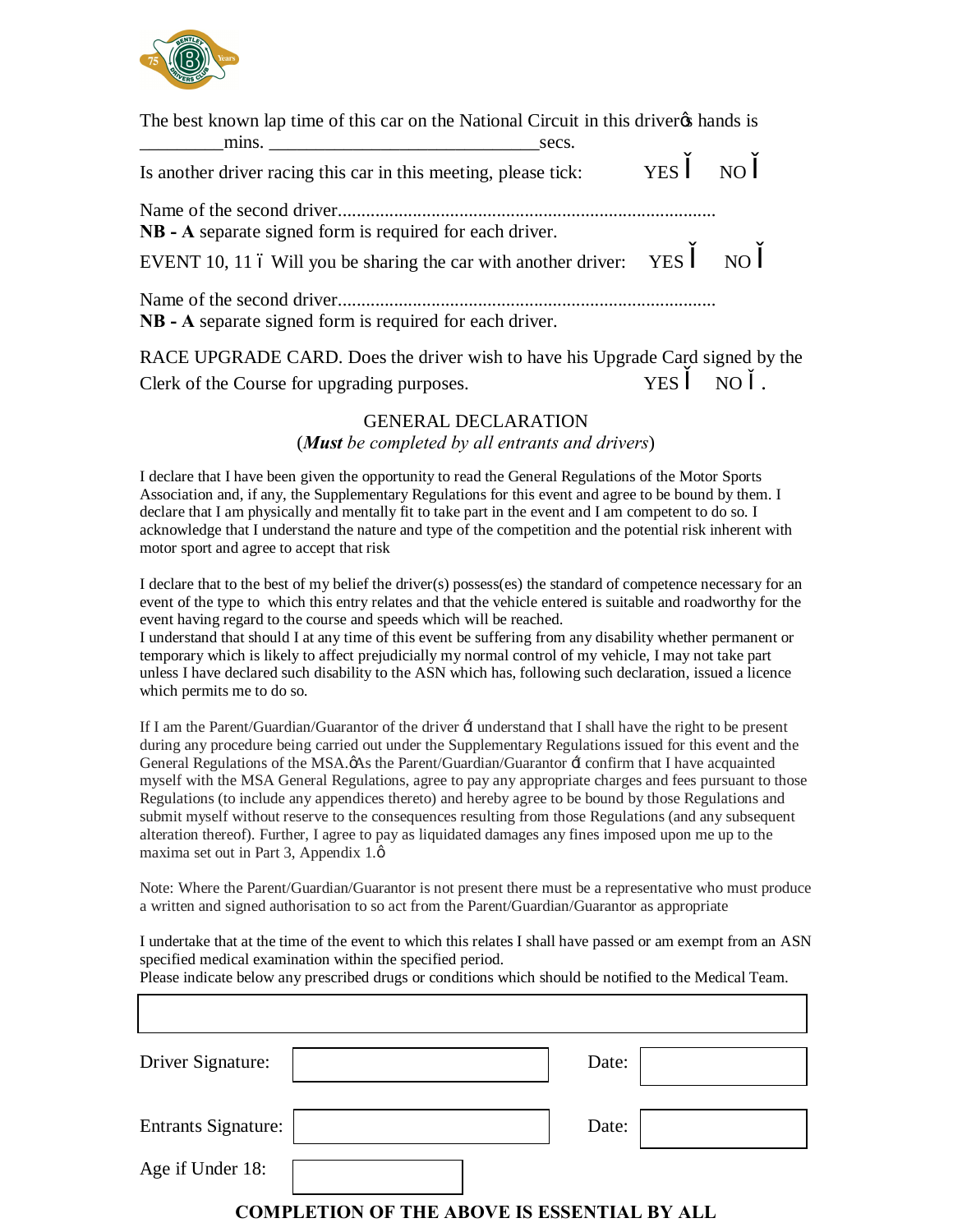

#### **COMPLETE THE FOLLOWING IF UNDER 18 THIS ENTRY IS MADE WITH MY CONSENT**

 $\frac{1}{2}$  ,  $\frac{1}{2}$  ,  $\frac{1}{2}$  ,  $\frac{1}{2}$  ,  $\frac{1}{2}$  ,  $\frac{1}{2}$  ,  $\frac{1}{2}$  ,  $\frac{1}{2}$  ,  $\frac{1}{2}$  ,  $\frac{1}{2}$  ,  $\frac{1}{2}$  ,  $\frac{1}{2}$  ,  $\frac{1}{2}$  ,  $\frac{1}{2}$  ,  $\frac{1}{2}$  ,  $\frac{1}{2}$  ,  $\frac{1}{2}$  ,  $\frac{1}{2}$  ,  $\frac{1$ 

#### **PARENT OR GUARDIAN OF ENTRANT PARENT OR GUARDIAN OF DRIVER**

| (Full name of parent or guardian in block letters please) | (Full name of parent or guardian in block le |
|-----------------------------------------------------------|----------------------------------------------|
| Relationship to entrant                                   | Relationship to driver                       |

Address \_\_\_\_\_\_\_\_\_\_\_\_\_\_\_\_\_\_\_\_\_\_\_\_\_\_\_\_\_\_\_\_\_\_\_ Address \_\_\_\_\_\_\_\_\_\_\_\_\_\_\_\_\_\_\_\_\_\_\_\_\_\_\_\_

| Tel No: |  |  |  |
|---------|--|--|--|

 $Signature \_\_\_\_\_$ 

## ---------------------------------------------------------------------- ------------------------------------------------------------------- (Full name of parent or guardian in block letters please) (Full name of parent or guardian in block letters please)

| I |  |
|---|--|

# **The entry fees for BDC administered grids are:**

| <b>FVFNT</b>            | <b>FVENT NAME</b>                              | <b>DURATION</b> | <b>FEE</b> |
|-------------------------|------------------------------------------------|-----------------|------------|
| Saturday                |                                                |                 |            |
| 1                       | "Equipe" GTS - Part 1                          | 30 Mins         | $\ast$     |
| $\overline{2}$          | Aero Racing Morgan Challenge Series            | 20 Mins         | £230       |
| $\overline{\mathbf{3}}$ | Vintage and PVT Handicap Race                  | 7 Laps          | £185       |
| 4                       | 1950s Sports Car Invitation Race               | 40 Mins         | £335 É     |
| 5                       | <b>Bentley Scratch Race</b>                    | 15 Mins         | £165       |
| 6                       | MG 'T' Register, AC & Morgan Race              | 15 Mins         | £195       |
| 7                       | <b>Bentley Handicap Race</b>                   | 8 Laps          | £150       |
| 8                       | Motoring Classics Thoroughbred Sports Car Chmp | 15 Mins         | £195       |
| 9                       | <b>Allcomers Scratch Race</b>                  | 15 Mins         | £195#      |
| <b>Sunday</b>           |                                                |                 |            |
| 10                      | 1950s Sports and GT Cars Invitation Race       | 30 Mins         | £285       |
| 11                      | Keston Pelmore Trophy Race                     | 20 Mins         | £195       |
| 12                      | Pre-War Handicap Race                          | 7 Laps          | £170       |
| 13                      | Pre-War Scratch & ODM Award                    | 20 Mins         | £225       |
| 14                      | "Equipe" GTS - Part 2                          | 30 Mins         | $\ast$     |
| 15                      | <b>SRGTC Inter Series Challenge</b>            | 30 Mins         | £285       |
| 16                      | "Equipe" GTS - Part 3                          | 30 Mins         | $\ast$     |
| 17                      | Allcomers Handicap Race for faster cars        | 8 Laps          | £185       |
| 18                      | <b>Allcomers Scratch Race</b>                  | 15 Mins         | £195 #     |

### **PLEASE NOTE**:-

ÉVENT 4 ó Administered by Bentley Drivers Club ó for further information contact Duncan Wiltshire, Motor Racing Legends ó mobile: 07764 611303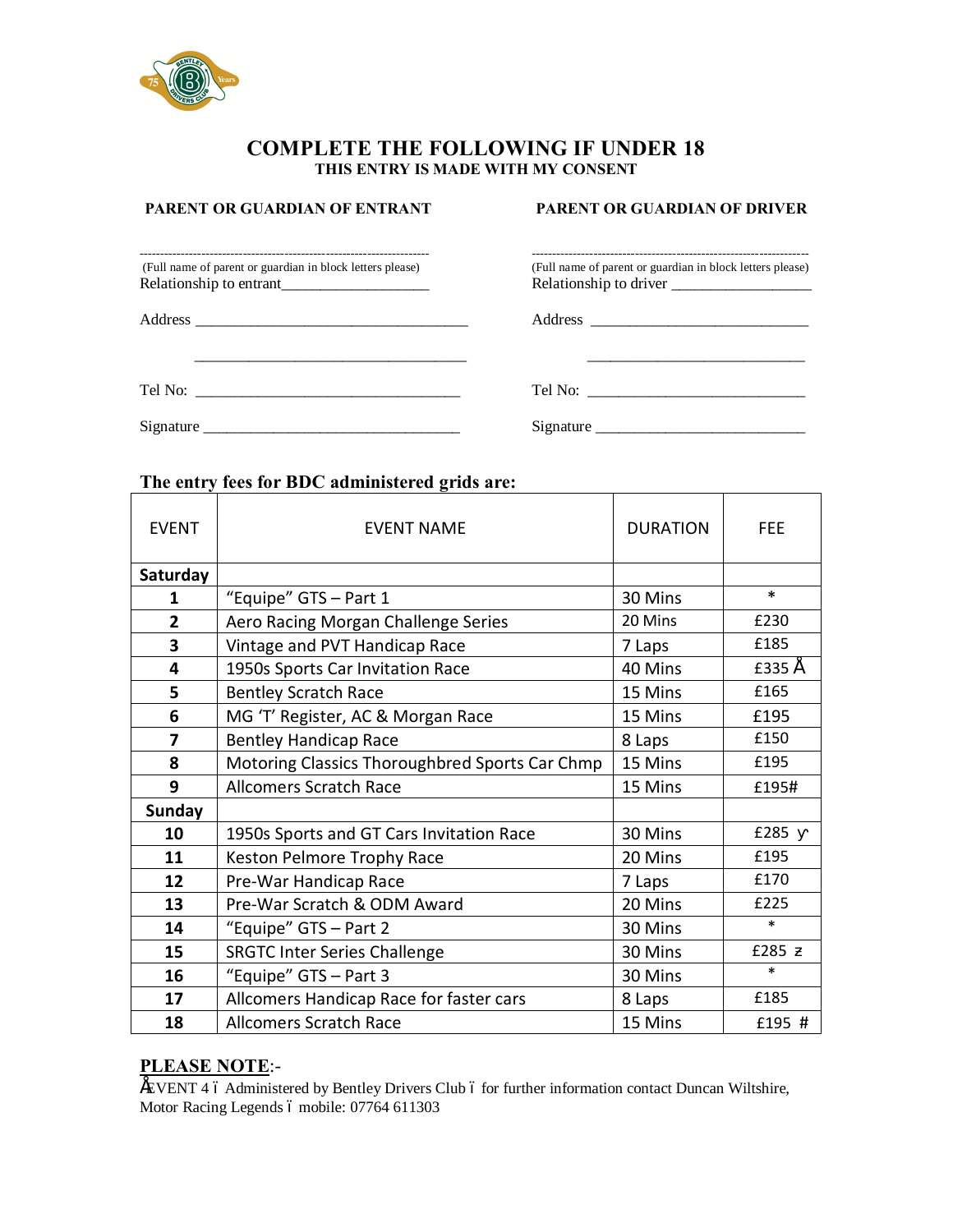

**#**EVENTS 9 & 18 - Allcomers Scratch Race. The organisers will only accept entries which they believe can lap the Silverstone National Circuit in 1m 20s or less in the dry. The race fee will be **£95** if this is your second or subsequent race and entries may be taken on the day up to one hour before practice for car/driver combinations already entered in to the meeting.

EVENT 10 6 Administered by Bentley Drivers Club 6 for further information contact Mark Campbell 01453 825791

EVENT 15 6 Administered by Bentley Drivers Club 6 for further information and clarification contact Cheng Lim 6 020 8502 4090 or [thunder.roadcars@btinternet.com](mailto:thunder.roadcars@btinternet.com)

#### UNDER 30

Full BDC members under 30 years of age at the time of the event will pay half price for all races entered.

\*For non BDC administered grids BDC entry forms are available through the appropriate Club's race coordinator: For: õEquipeöGTS, contact Christophe Wilmart +33 6 81 62 05 82

| Remittance enclosed $f$<br>Cheques should be made payable to õThe Bentley Drivers Clubö                                                               |  |  |  |  |
|-------------------------------------------------------------------------------------------------------------------------------------------------------|--|--|--|--|
| Card Type, please tick: Debit<br>Credit                                                                                                               |  |  |  |  |
| <b>CARD NO:</b>                                                                                                                                       |  |  |  |  |
|                                                                                                                                                       |  |  |  |  |
|                                                                                                                                                       |  |  |  |  |
| Please note: payment by credit card (Amex not accepted) will subject to a £3.00 surcharge, there is no surcharge for payment<br>by debit cards.       |  |  |  |  |
| $S$ /code: $-$<br>Expiry Date:<br><b>Start Date:</b>                                                                                                  |  |  |  |  |
| Emergency contact; completion of this section is mandatory<br>In the event of a serious accident I wish the following friend/relative to be informed: |  |  |  |  |
|                                                                                                                                                       |  |  |  |  |
|                                                                                                                                                       |  |  |  |  |
|                                                                                                                                                       |  |  |  |  |

#### **CLOSING DATE 27th July 2011**

Any entry not accompanied by the correct entry fee is not a valid entry. Any entries received after  $27<sup>th</sup>$  July may be subjected to a £25 late entry fee. The final deadline for late entries is 12 noon Wednesday  $10^{th}$ August. **NO** entries will be accepted after this time. Late entries may be accepted at the discretion of the Secretary of the Meeting and may incur the £25 late entry fee. To be completed and returned with all entry fees to the Secretary of the Meeting: **Ann Barnes, Bentley Drivers Club, Ironstone Lane, Wroxton, Banbury, Oxon, OX15 6ED. Telephone 01295 738886, 01295 738887.**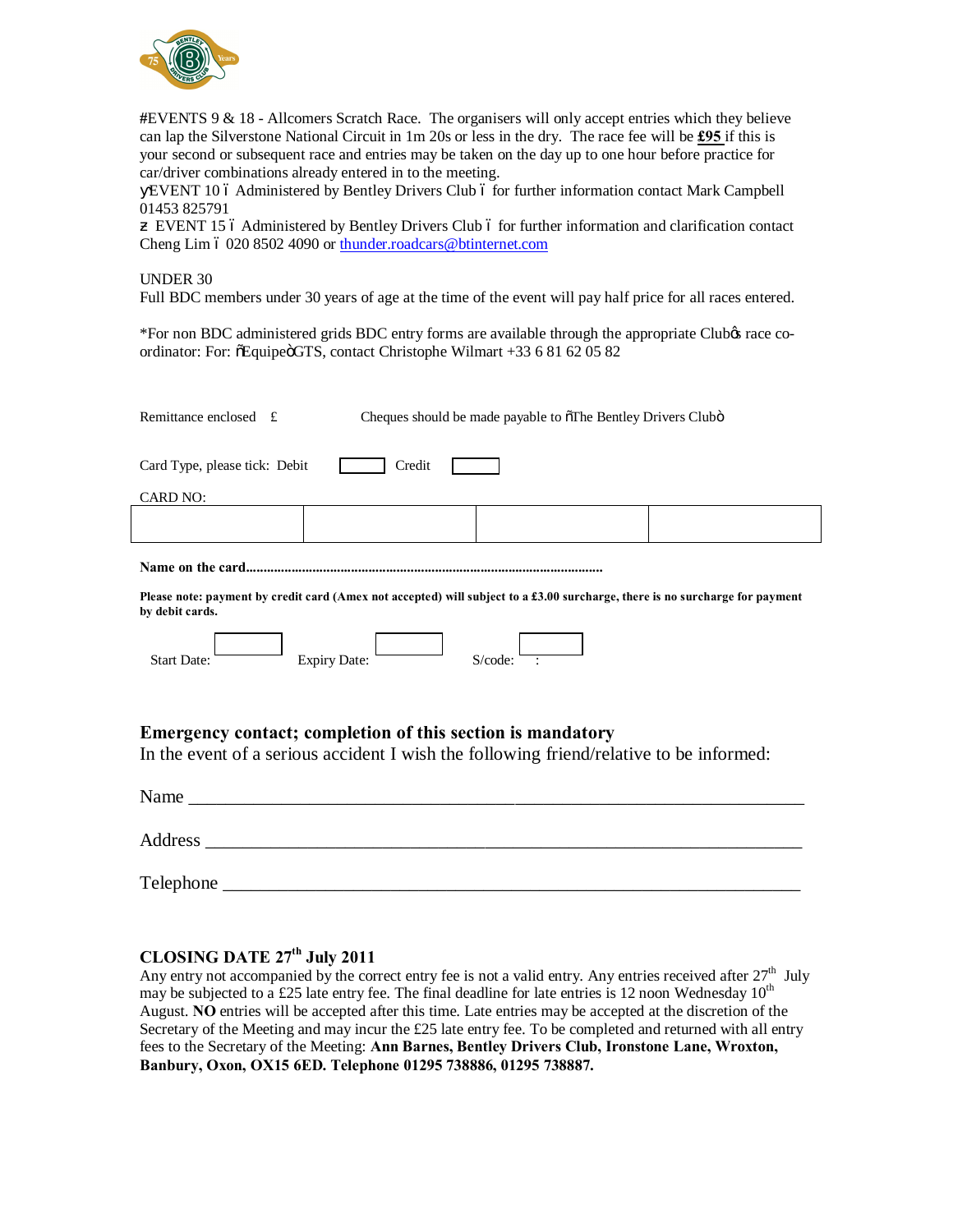

## FOR THE OFFICIAL COMMENTATORS (They will be glad of your help)

## YOU ARE PARTICULARLY REQUESTED TO SUPPLY THE FOLLOWING DETAILS IN FULL. PLEASE DO **NOT** STATE  $\tilde{o}$ SAME AS LAST YEAR $\tilde{o}$

| Driverøs Name                      | <u> 1986 - Jan Stein, amerikansk politiker (</u> |
|------------------------------------|--------------------------------------------------|
|                                    | Model                                            |
| Is this your first motor race? Yes | No                                               |

**Tuning Details**. Give brief details of any modifications to the original specifications of your car, especially if likely to improve the cards performance.

Any details of your car and it ts history and of your past competition experience, which would be of general interest:

By what Christian name or nickname are you normally known?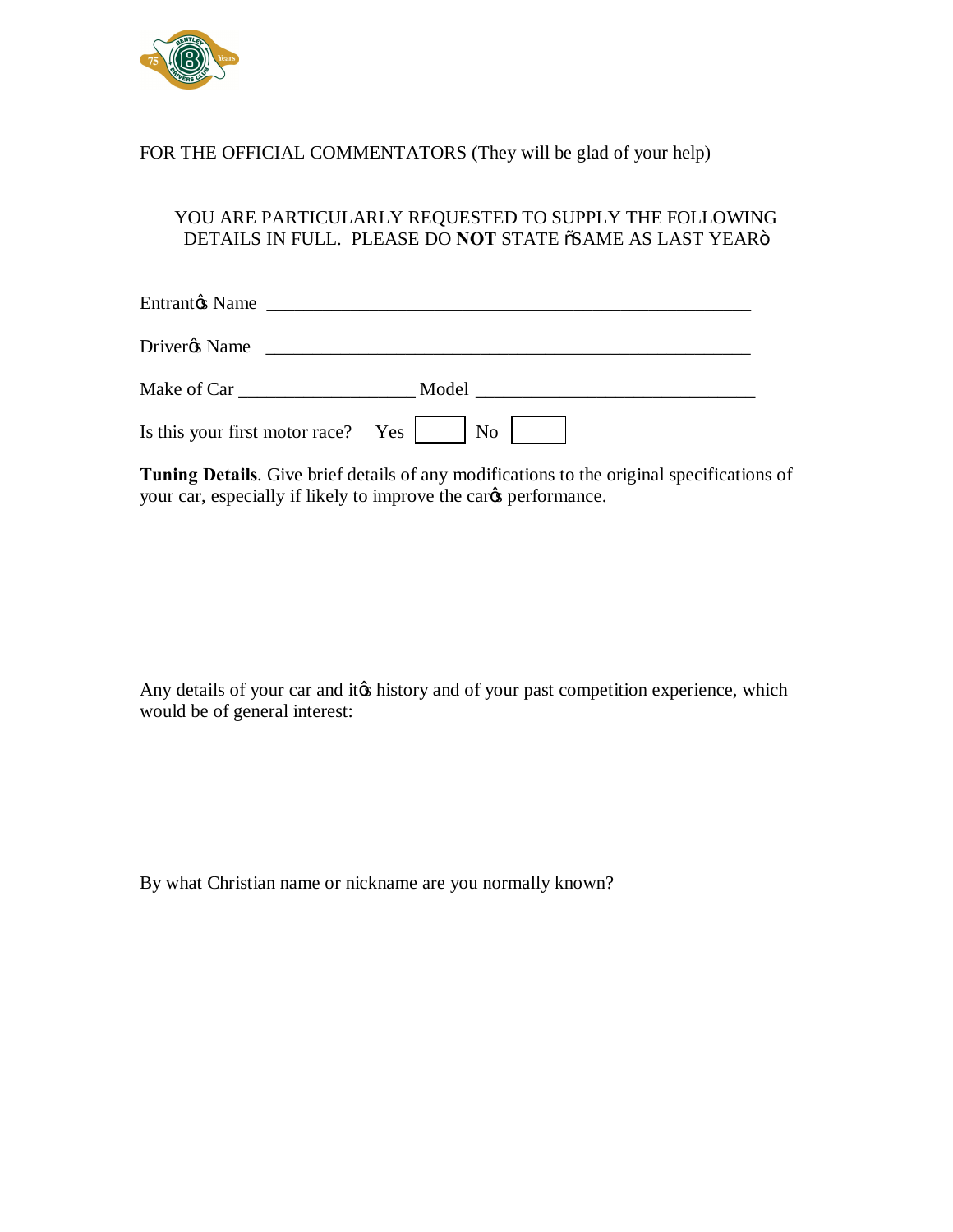

| <b>FOR BDC MEMBERS ONLY</b>                       |                |                |  |
|---------------------------------------------------|----------------|----------------|--|
| Please tick if:                                   |                |                |  |
| The driver is under 30 years of age.              | Date of Birth: |                |  |
| The car will be driven to the meeting.            |                |                |  |
| <b>Competing Bentley Motor Cars</b>               |                |                |  |
| Does your car conform to the Bentley Drivers Club |                |                |  |
| <b>Challenge Trophy Rules?</b>                    | YES            | N <sub>O</sub> |  |
| (Published January 1995/Revised Janusry 2010)     |                |                |  |

Cars which do not comply may be accepted but will not qualify for the Club Challenge Trophies, as may failure to complete this section